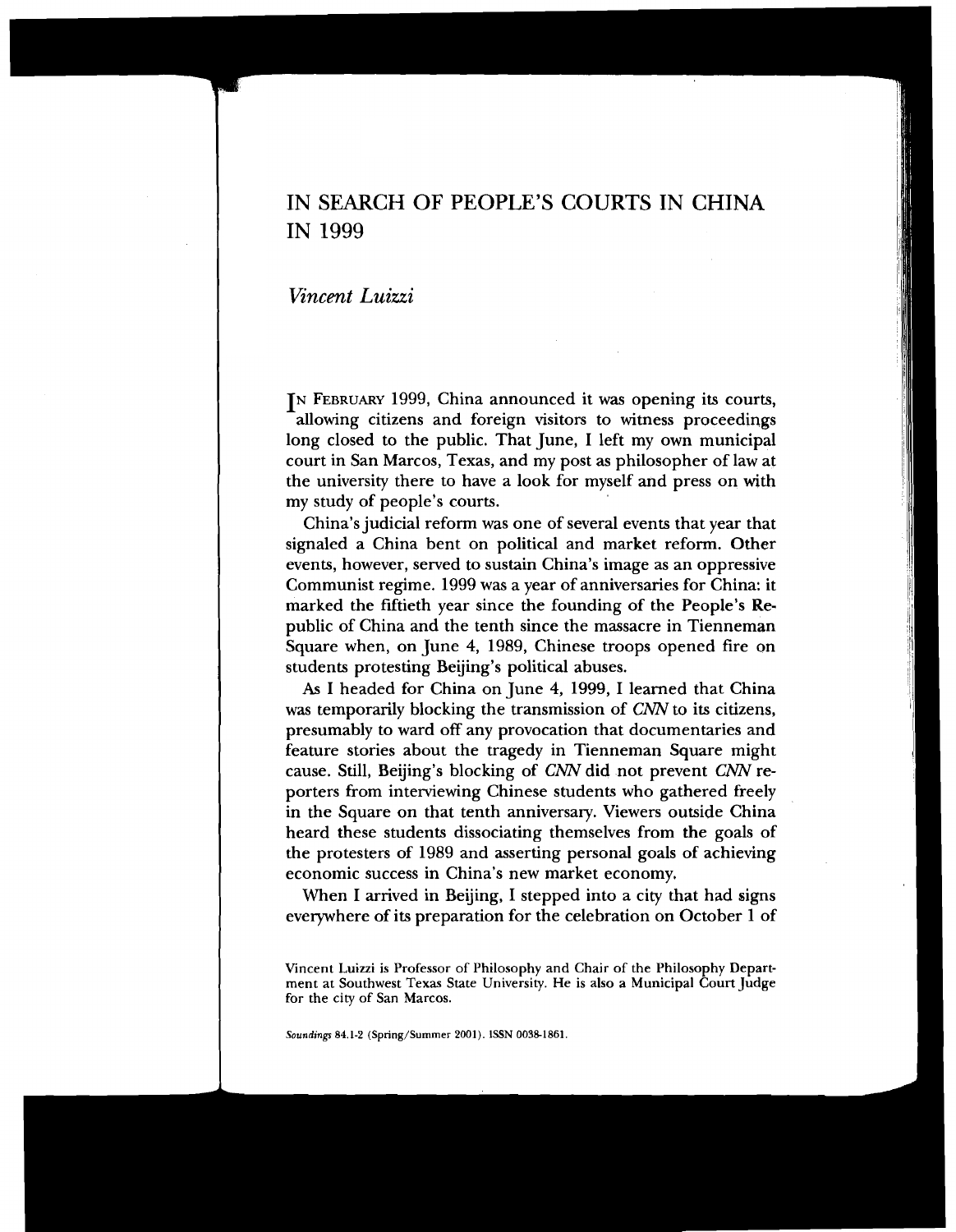the anniversary of the People's Republic. Workers were busy repairing rutted roads and crumbling sidewalks. They were brightening faded temples and monuments with fresh red and gold paint. The days to come would show that the contrast of old and new that is evident in Beijing's architecture, and in its current events, is also a primary feature of China's judiciary.

# TRIAL IN BEIJING: JUNE 10, 1999

Accompanying me as guide and interpreter was Rui Zhu, a colleague on the philosophy faculty at Southwest Texas State University. Rui, a Chinese native and a melange of youthful sage, playful panda, and wiry athlete, was instrumental in arranging  $\overline{m}y$ court visits and in setting up some discussions with students at Beijing University (also known as Beida). He took a Masters there and, proving to be their wonder-boy philosopher, attained faculty status in his early twenties and taught there for awhile before leaving to take his Doctorate at Tulane.

before leaving to take his Doctorate at Tulane.<br>Rui had a deep understanding of Chinese thinking about freedom, which ended up playing an important role in my study of Chinese courts. I'm always interested in seeing how other judges introduce the right amount of informality in order to allow citizens to represent themselves in otherwise formal proceedings, and I was especially interested in the way judges in China balanced formality and informality in a society in which liberties are restricted. I was soon to see, however, that features of the Chinese judiciary freed judges from worrying about this balancing act, just as features of Chinese metaphysics freed citizens from worrying about restrictions on their civil liberties. Ultimately, I would see, both from visits to courts in Beijing and Shanghai and from discussions with students at Beijing University, how guilty I was of imposing Western thinking on Chinese ways.

> On June 10, 1999, Rui and I attended a trial at the Mid-Level People's Court of the Haidian District in Beijing. On trial for theft is Xiaodong Yang, a 30-year-old male. Twice before he has been arrested for theft, convicted, and sentenced to a term in a labor camp. The Haidian District Prosecutor alleges that Yang burglarized five houses and stole about  $3,129$  yuan RMB (\$377 US) in violation of section 264 of China's penal code.

> Prior to the trial, a spokesman and translator for the Chief Judge of the court conveys this information to the audience of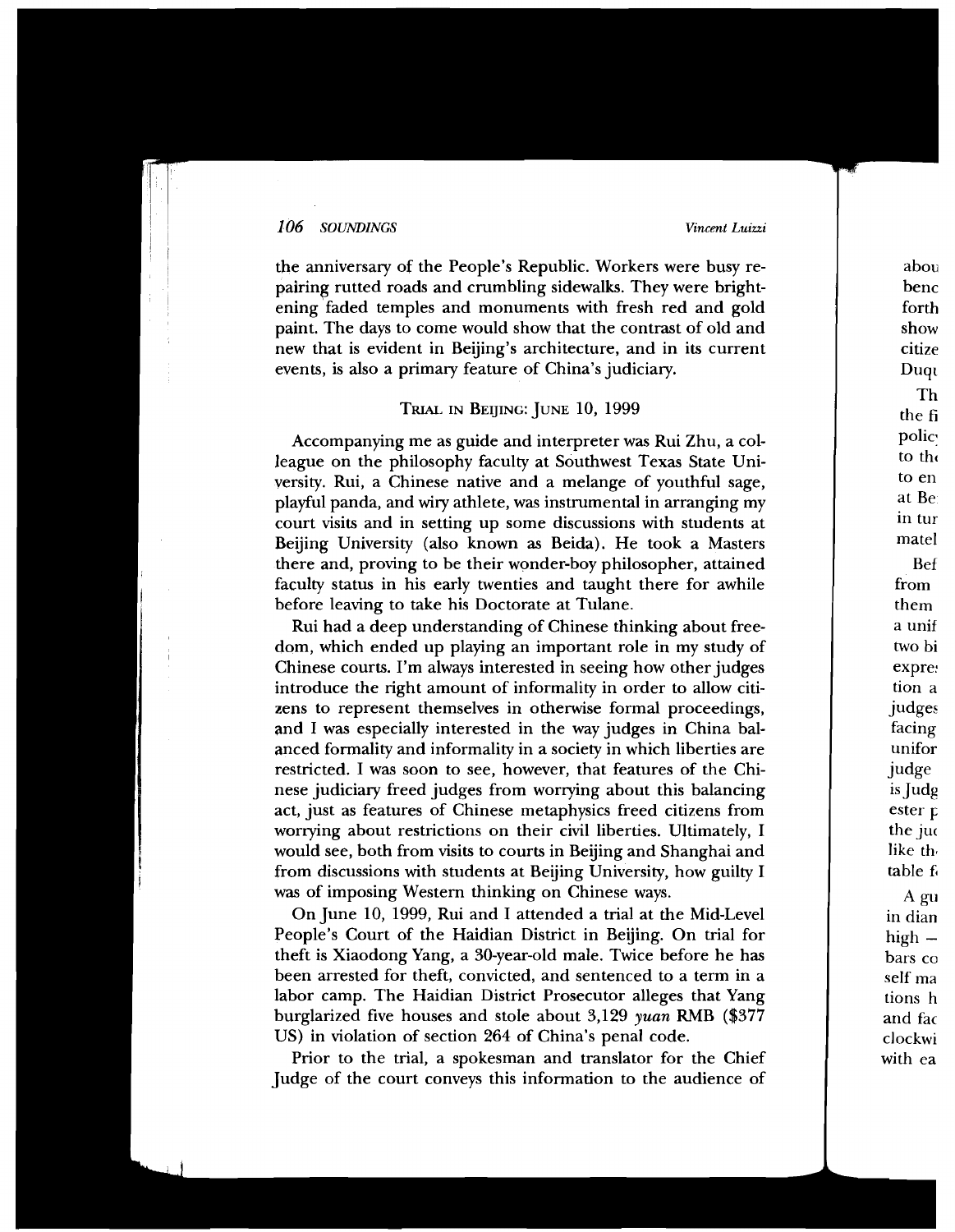about 200 visitors; he stands with the chief judge in front of the bench close to the audience. They pass a microphone back and forth and create a pleasant atmosphere, something like a talkshow. The crowd in the courtroom consists mostly of Chinese citizens, but also includes a group of students and faculty from Duquesne University's Summer Seminar on Chinese Law.

The court is expecting Rui and me, and a guard directs us to the first two seats of the front row. We thought that China's new policy of open courts would make it easy for us to gain admission to the trial, but this was not so. We still needed to get clearance to enter. Rui's contacts put us in touch with some law professors at Beijing's Central University of Finance and Economics. They, in turn, contacted China's Supreme Court in our behalf and ultimately obtained its written permission for us to attend the trial.

Before the trial begins, a spokesman welcomes the citizens from the United States and says that he hopes the trial will help them understand China's legal system. The Chief Judge is clad in a uniform of light gray slacks and a guayabera-like gray shirt with two big pockets and red epaulets; he wears socks and sandals. He expresses his wish that the visit will promote mutual communication and an exchange of ideas. Shortly after he departs, three judges who will actually try the case file in and sit at the bench facing the audience. In the center is Wang Lijuan. She wears a uniform like the Chief Judge's and is apparently the presiding judge of the session. To her right is Judge Huang, and to her left is Judge Yu. Both men are dressed casually, with Huang in a polyester polo shirt and Yu in a plaid sport shirt. Directly in front of the judges' bench is a cube-shaped structure for the clerk who, like the judges, sits facing the audience. To the judges' right is a table for the prosecutor.

A guard escorts Yang to a witness box of sorts about three feet able for the prosecutor.<br>A guard escorts Yang to a witness box of sorts about three feet<br>n diameter with bars — spaced about six inches apart and a yard A guard escorts Yang to a witness box of sorts about three feet<br>in diameter with bars — spaced about six inches apart and a yard<br>high — around the perimeter; in effect, it fences Yang in. The bars come up to his shoulders. The cage-like box has a door, itself made of bars, which the guard latches shut. The guard positions himself near the defendant and eventually turns around and faces the bench by taking sharp angular steps in a counterclockwise direction; he raises his right foot high and outward with each step. Another guard stands to his right and faces the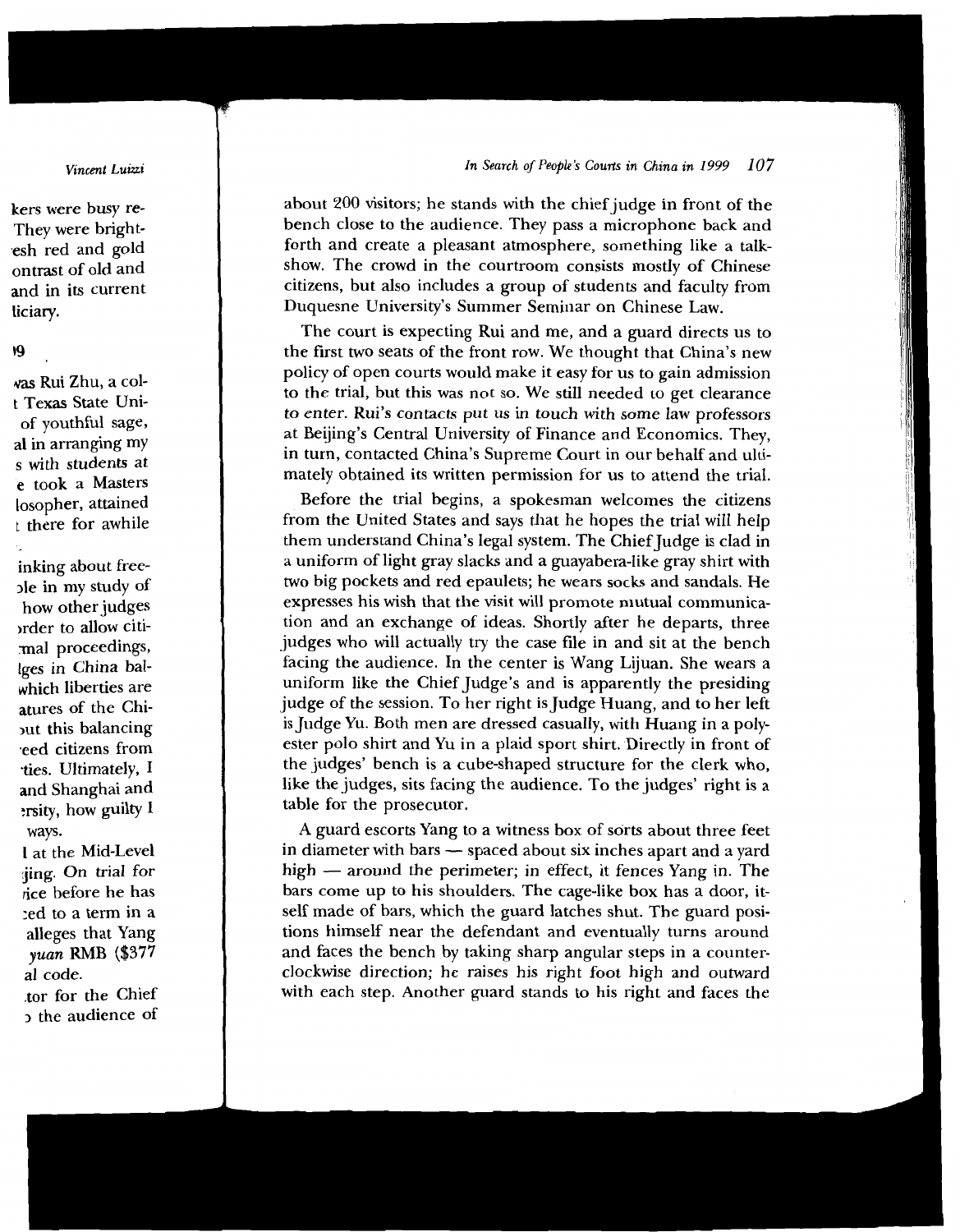audience. At the other side of the courtroom, two more guards face us, standing at attention.

The presiding judge begins questioning the defendant, who cannot refuse to testify under Chinese law. Yang is not sworn in. He responds to her questions and at one point offers his own account of the events, acknowledging that he took the goods in question. Yang is wearing blue jeans, rolled up to form a single cuff at the bottom of each leg, and a long-sleeved white shirt with the sleeves rolled up to just cover his elbows. His black hair is cropped short, and he sports a very stylish Western appearance. Even if standing in the cage-like box diminishes him or confers on him some appearance of guilt, his ability to appear in civilian clothing, rather than in prison-wear, seems to underscore his status as someone who has been accused but not convicted. Yang remains in the cage-like box throughout the entire trial, separated from his attorney, who sits at a table in what looks like a jury box in front of and to the left of the three judges on the

The prosecutor calls no witnesses. She presents the state's case by reading documents to the court, putting a lot of questions to the defendant, and placing into evidence a photograph of the stolen goods, which include a black beeper, cash, and a battery charger. The prosecutor wears a forest green uniform of slacks, a Nehru jacket, and a military officer's hat which has a visor and a round flat top that slopes upward in the front. Red and gold epaulets adorn her jacket, and a red and gold braided cord is draped diagonally across the front. Through the questioning, she reveals that the defendant was caught with the stolen items in his possession. Under the pretense of being a salesman, Yang initially gained entry into a number of homes in the same neighborhood and made observations of their contents. Later, when he determined that the residents were not at home, he broke in for the heist. The police found the items reported as missing or stolen from these homes in Yang's apartment.

The defense counsel remains silent throughout the trial. He calls no witnesses, raises no objections, puts no questions to his client, and makes no inspection of the photograph the prosecution presents. Only at the end of the hour-long proceeding does the defense counsel speak for about two minutes in the defendant's behalf. After conferring, the court convicts Yang and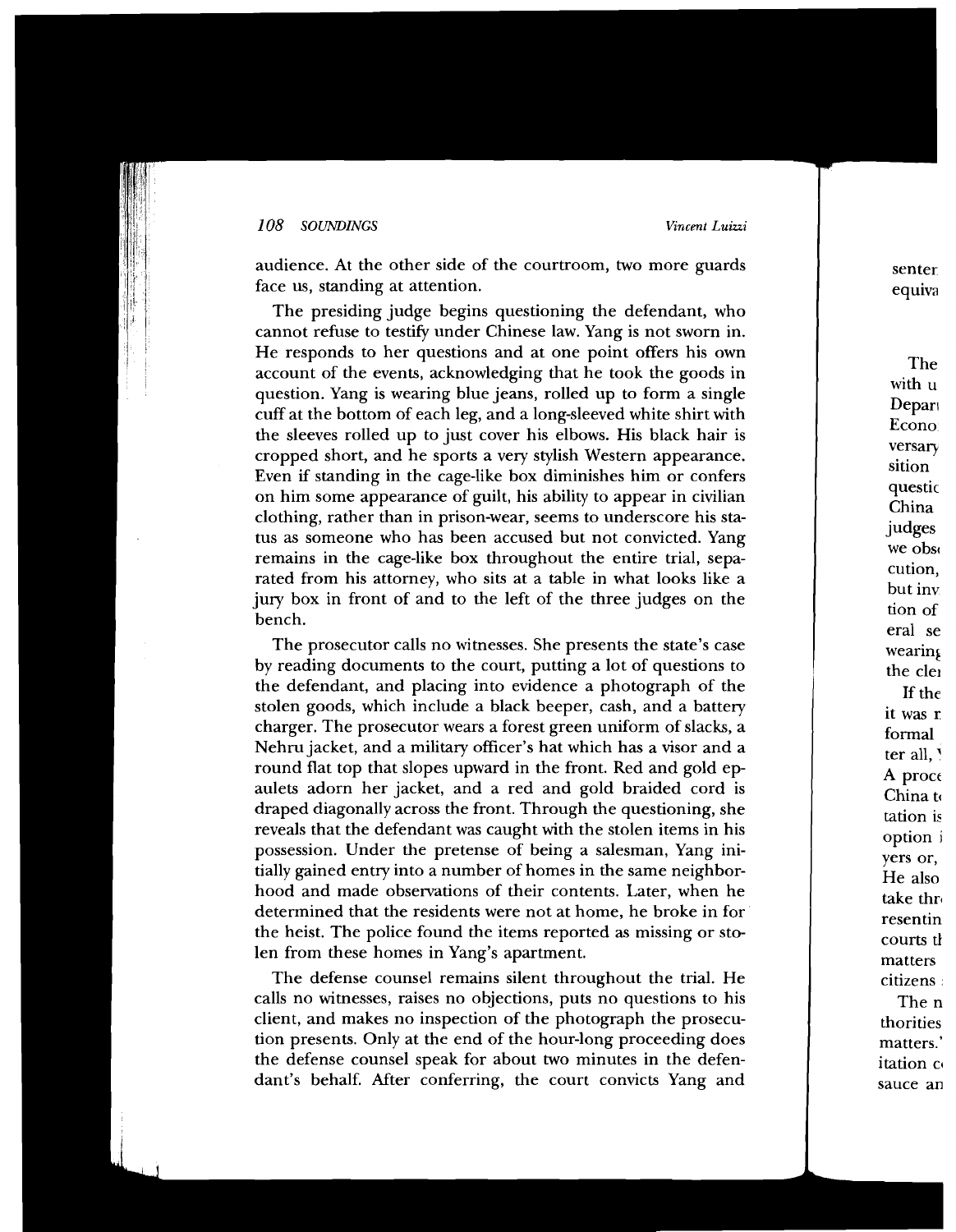sentences him to serve five years in prison and pay a fine equivalent to \$3,000.

# INTERPRETING THE COURT VISIT

The same professors who helped us get into the trial assist us with understanding it. Professor Gan Gong Ren, Director of the Department of Law at Beijing's Central University of Finance and  $\overrightarrow{E}$  Economics, points out that China has been implementing an adversary system since 1996, but that the legal system is still in tran $sition$  and that, since judges are still actively involved in questioning the accused, one might more accurately say that  $\overrightarrow{China}$  has yet to fully embrace an adversary system in which the judges typically ask no questions. This account fits well with what we observed at the trial. There were two sides, defense and prosecution, as the adversary model requires. Yet the defense was all but invisible; the presiding judge was quite active in the examination of Yang; and the presence and authority of the state in general seemed magnified by the number of court personnel wearing uniforms of a military nature, including the four guards, the clerk, the prosecutor, and the presiding judge herself.

If the trial was a good example of a judiciary in transition, then it was no example of what I was studying  $-$  how judges adjust formal proceedings to allow citizens to represent themselves; after all, Yang did not represent himself and did have an attorney. A proceeding of this sort was not at all what I had traveled to China to see. Professor Gan explains that, although self representation is common in simple civil matters like divorce, it is not an option in criminal cases. Defendants either hire their own law- $\frac{1}{x}$  yers or, if they are indigent, have counsel provided by the state. He also points out that China requires all licensed attorneys to take three pro bono cases a year. When pressed about citizens representing themselves for minor offenses and about the nature of courts that hear these matters, Professor Gan explains that these matters are considered administrative rather than legal and that citizens settle them directly with the police.

The next day Rui and I witness an encounter between the authorities and a citizen concerning one of these "administrative" matters." This one concerns compliance with the health and sanitation code. At lunch in a small cafe, Rui and I eat tofu in spicy sauce and slurp noodles from soup bowls as the owner of the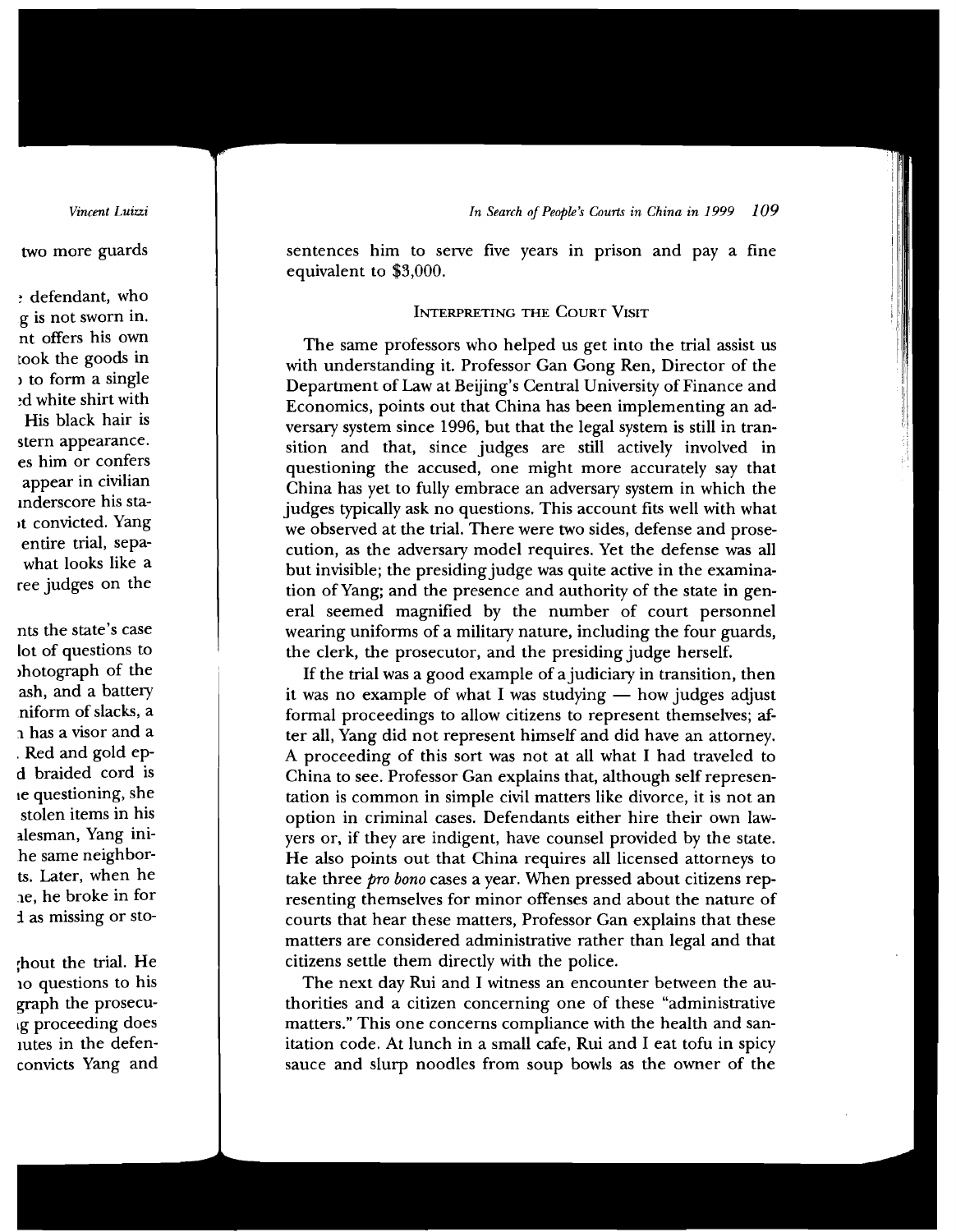restaurant haggles with the authorities. Two officers want to see his certificate for doing business. When the owner fails to produce the document, one of the officers issues a citation. The owner has the option of paying the fine within a day, producing evidence of compliance, or getting a new license.

In a way, this method of handling minor offenses and violations is the functional equivalent of methods for dealing with minor infractions in the United States, where most people simply pay the fine on a citation, whether it be for running a red light or for allowing a dog to run loose. Whether they send their fines to the police department or to the municipal court is probably a matter of indifference, and they probably pay little attention to who gets the payment. But when American citizens want to pursue some course of action other than paying the standard fine, they usually go directly to a court. These citizens may be inter-<br>ested in doing community service in lieu of paying a fine; they they usually go directly to a court. These citizens may be interested in doing community service in lieu of paying a fine; they may want a payment plan or an extension; they may want to tell the judge something to get the fine reduced; they may be seeking a probationary period that will culminate in dismissal of the ticket; or they may want a trial. When they come before the court for any of these purposes, including the trial itself, they usually represent themselves. It is in this context that the question arises about how judges can best balance formality and informality in the court proceeding to accommodate these citizens representing themselves. When these infractions are treated as administrative and not legal matters, as is the case in China, the question simply does not arise.

#### VISIT TO CHINESE COURTS AS PART OF LARGER PROJECT

My trek to China was part of a larger study of judging in a people's court. As a municipal court judge for eighteen years, I have taken a special interest in adjudication at this level and have sought out my counterparts for discussion and observation, with visits to courts in America, Bali, Belgium, the United Kingdom, Ireland, Hungary, and Romania. It was in this capacity that  $\overrightarrow{I}$  went to China, not as a student of the its language, civilization, legal system, or philosophy.

Judges of people's courts, courts in which citizens typically represent themselves, are pulled in opposing directions. On the one hand, these judges should conduct their proceedings using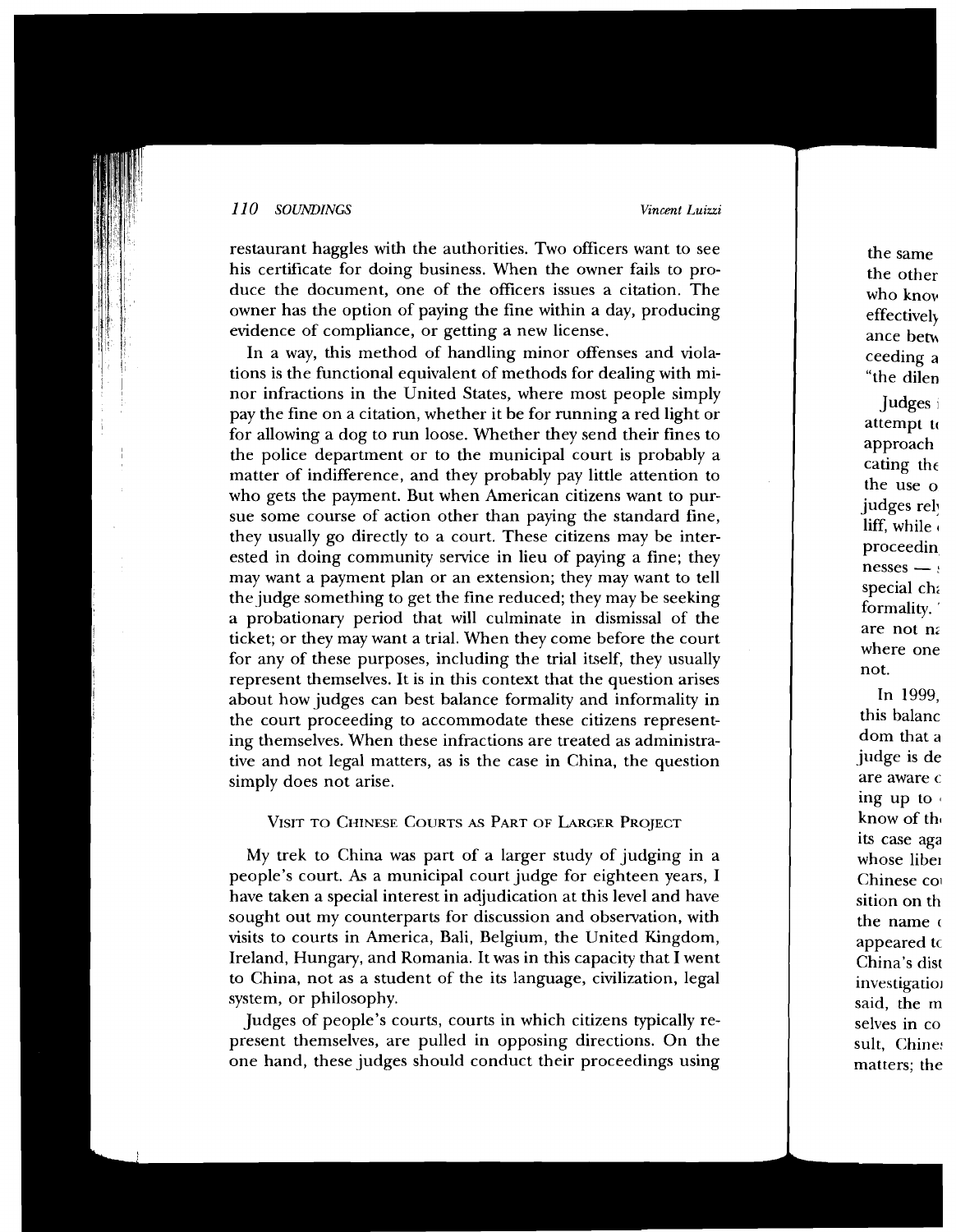the same rules of evidence and procedure as any other court. On the other, they should relax these procedures to allow citizens, who know little of these formal rules, to represent themselves as effectively as possible. In effect, these judges must strike a balance between the conflicting demands of running a formal proceeding and running an informal one. I have dubbed the task "the dilemma of the municipal court judge."

Judges in these courts in the U.S. and abroad report that they attempt to solve this dilemma in a variety of ways. A common approach to introduce informality is to devote some time to edu-<br>cating the participants about court procedures while avoiding the use of technical legal terms. To maintain formality, some the use of technical legal terms. To maintain formality, some<br>judges rely on the symbolism of the judicial robe, gavel, and bai-<br>liff, while others find that courtroom practices — like calling the liff, while others find that courtroom practices  $-$  like calling the proceeding to order, reading the docket, and swearing in witnesses - serve this purpose. Sometimes these judges encounter special challenges in their attempts to balance formality and informality. They may, for example, have to deal with citizens who are not native speakers, or they may be conducting a hearing where one side is represented by counsel and the other side is where one side is represented by counser and the other side is<br>not not.

In 1999, I was particularly interested in the way judges strike this balance while taking into consideration the amount of freedom that a particular legal system grants its citizens. What if the judge is dealing with citizens who have more liberties than they are aware of? In Alaska, part of the Native American ethic is owning up to one's misdeeds, and some Native Americans do not know of their rights to remain silent and to have the state prove its case against them. What if the judge is dealing with citizens whose liberties are curtailed? This question is where a study of Chinese courts entered the project; China is candid about its position on the current necessity of restricting individual liberties in the name of order, progress, and transition. So China initially appeared to be an ideal setting for the investigation, but owing to  $\overrightarrow{China}$ 's distinction between administrative and legal matters, the investigation could never get off the ground. As I have already said, the minor offenses for which Americans represent themselves in court are administrative matters in China, and as a result, Chinese citizens do not go to a court to handle these matters; they are not in the situation of representing themselves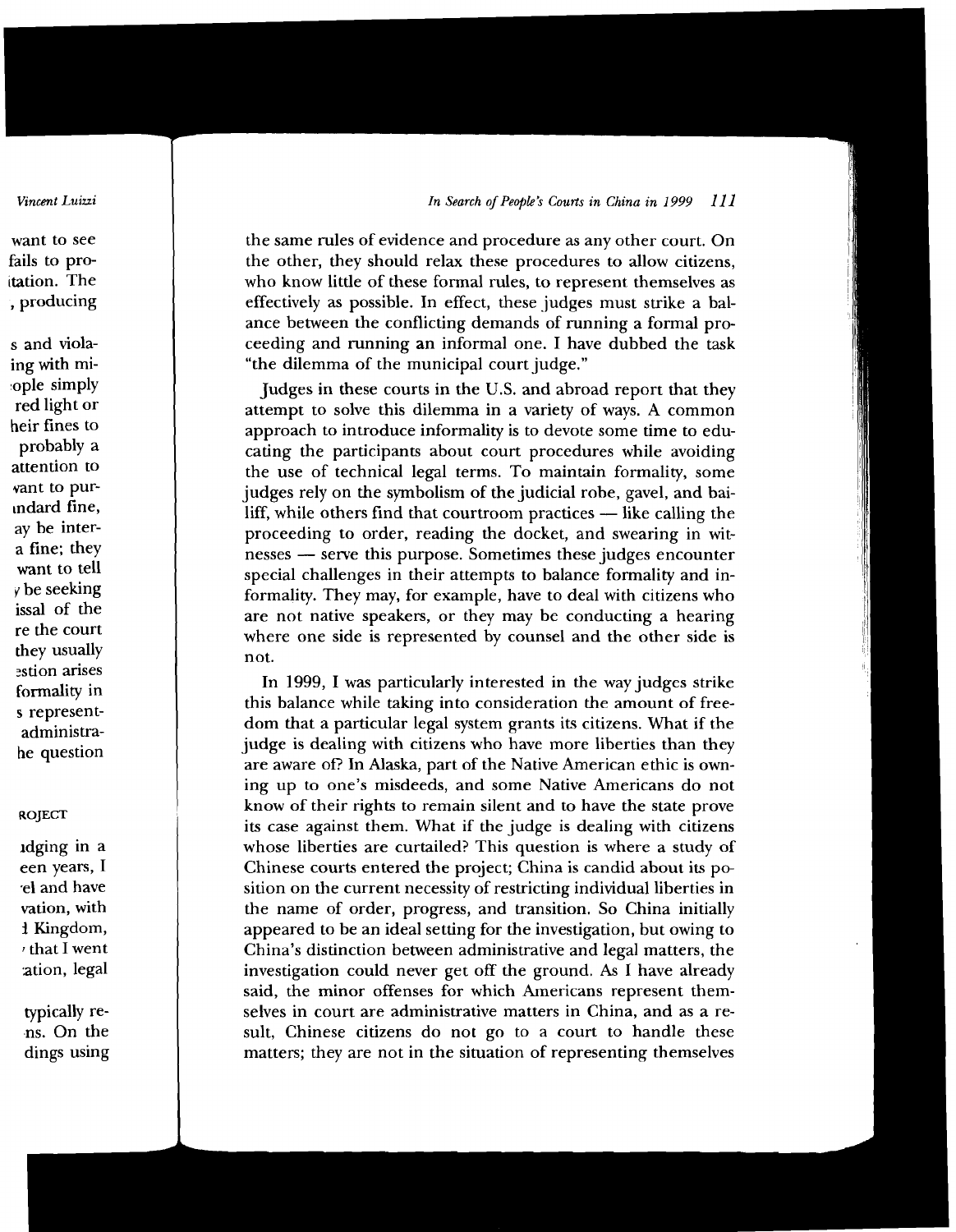before a court, and thus Chinese judges do not have to worry about adjusting proceedings to accommodate citizens representing themselves for these minor offenses.

## THE ROAD TO SHANGHAI: ANOTHER COURT VISIT

After telephone conversations with representatives of both a mid-level court and the American Embassy about a visit to a court in Shanghai, Chen Fu Min, a judge and Head of the Civil Division of the mid-level court in Shanghai, granted an interview. The judge and his clerk receive Rui and me in a spacious sitting room with large brown-leather easy chairs positioned along the perimeter. We sit three abreast; I am to Judge Chen's right, and Rui to my right. Judge Chen wears a white shirt and red tie; a contemplative and measured demeanor offsets his boyish looks. The clerk is a tall woman in her twenties; her simple black dress makes her look svelte, smart, and solemn. She serves us tea in blue and white porcelain mugs that have lids to keep the tea warm; tea leaves float in the cups like seaweed in an aquarium.

I tell the judge about my interest in self-representation, and he confirms what we had learned in Beijing  $-$  that defendants in criminal cases are represented by counsel. He points out that there are different types of counsel for providing this representation, including a private attorney hired by the defendant, one appointed and paid for by the court, and one doing required  $\emph{pro}$  bono work.  $\mathit{bono}$  work.

It occurs to me that China's practice of providing representation for defendants is an indicator for the Chinese of their legal system's progressive nature and that my inquiry may have been taken as an attempt to uncover a deficiency in the system. So I acknowledge that the United States thought it was improving the legal system when it extended the right to an attorney to indigent citizens in cases where their liberty was at stake. I underscore that the offenses that Texas municipal courts like my own handle are those for which indigent citizens have no right to a court-appointed attorney and that, in these cases, the norm is for citizens to represent themselves. I also point out that it is commonly known that the only dealings most American citizens have with the judicial system are at the level of municipal courts, so that the judges of these courts have an interest in handling matters well. It is for this reason, I explain, that I seek the advice of other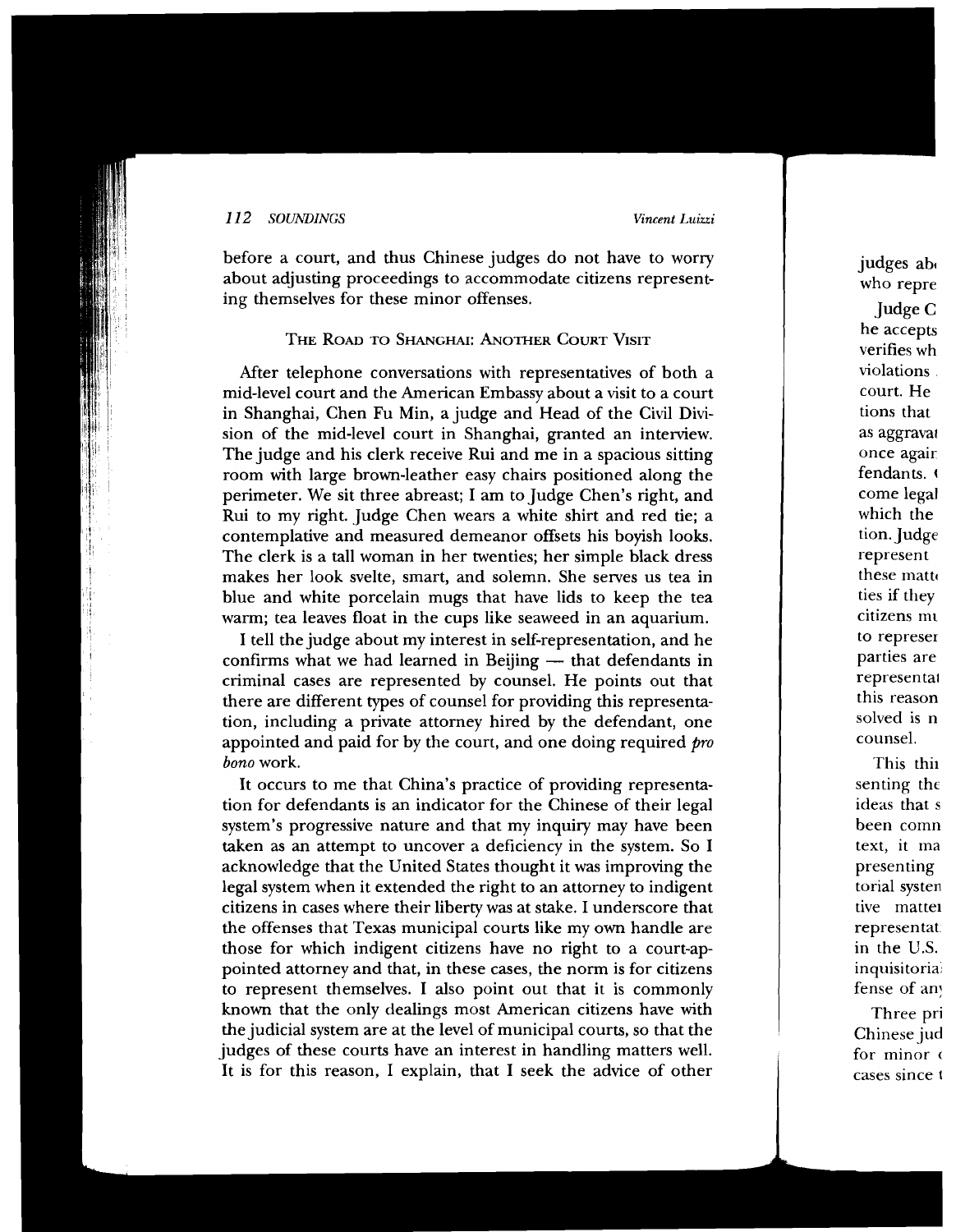judges about how to create an appropriate setting for citizens who represent themselves.

Judge Chen slowly nods his head up and down, suggesting that he accepts my explanation and that no offense is taken. He then verifies what we had learned in Beijing: minor offenses like traffic violations are handled by the police and are not matters for the court. He distinguishes minor traffic violations from traffic violations that cause harm to people. He describes serious violations as aggravated offenses that do become matters for the court and, once again, matters for which the court requires counsel for defendants. One other circumstance in which minor offenses become legal matters is when the citizen challenges the procedures which the police or agency followed in connection with a citation. Judge Chen also confirms the claim that Chinese citizens do represent themselves in some civil cases. He explains that in these matters every effort is made to honor the wishes of the parties if they have come to an agreement. He further explains that citizens must be eighteen years old and of sound mind in order to represent themselves. He suggests that the interests of private parties are quite relevant in civil cases and that this makes selfrepresentation appropriate. But in criminal cases, according to this reasoning, the defendant's interest in how the matter is resolved is not relevant, and defendants must be represented by counsel. counsel.

> This thinking about the inappropriateness of people representing themselves in criminal matters is part of a network of ideas that supports the judicial system to which China has long been committed, an inquisitorial system of justice. In this context, it makes no sense to speak of representing oneself or presenting one's own side, since there are no sides in an inquisitorial system. China's treatment of minor offenses as administrative matters explains at one level why there is no self*representation in China comparable to that in municipal courts* in the U.S. But China's continued adherence to features of an inquisitorial system explains why self-representation for an offense of any severity is not allowed.

> Three primary factors, then, make it inappropriate to ask how Chinese judges pave the way for citizens to represent themselves for minor offenses. First, the courts do not hear these minor cases since they leave such cases to the police to handle; there is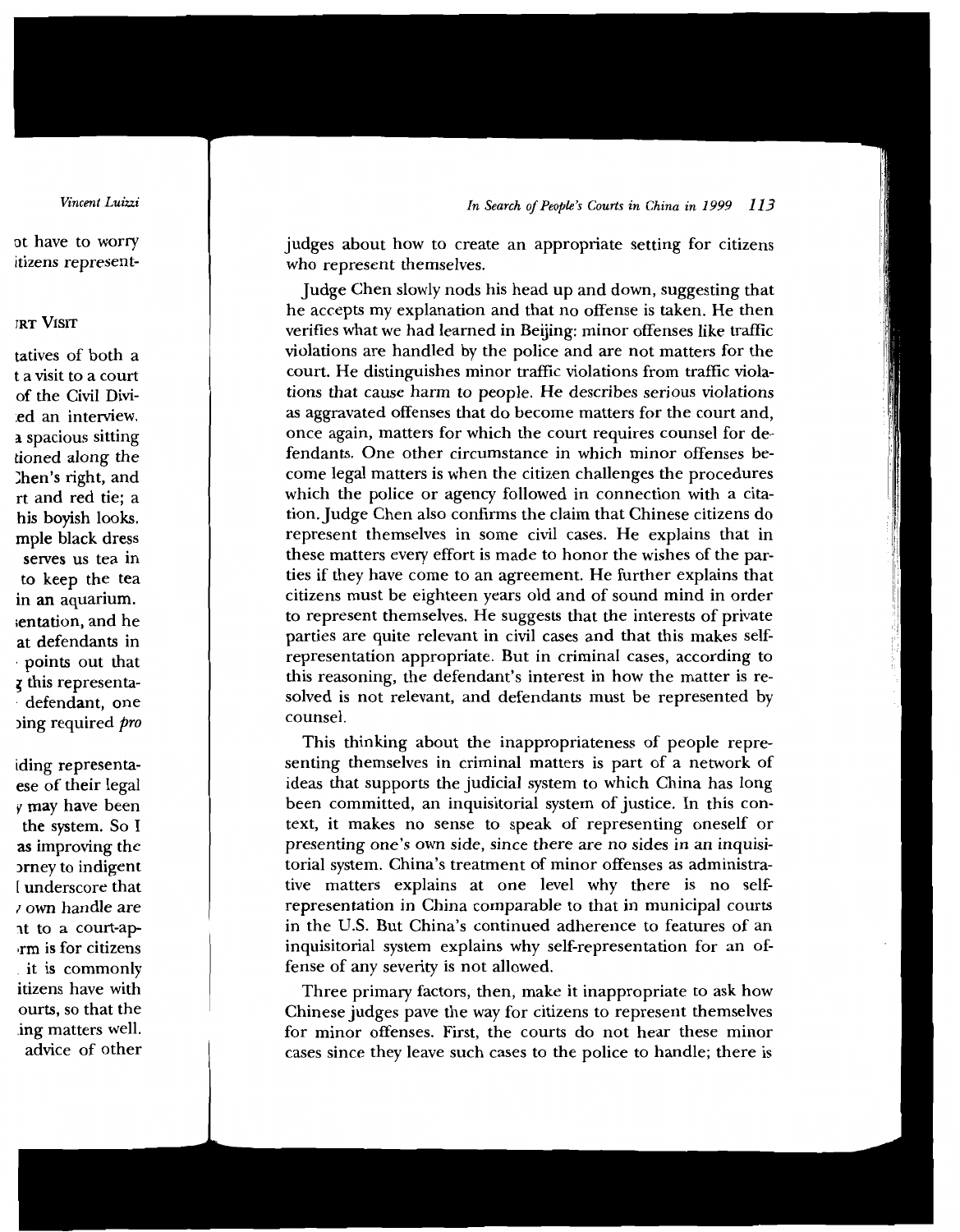no Chinese counterpart to our municipal courts. Second, when defendants do come before Chinese courts on criminal charges, they have counsel. Chinese courts may be called People's courts, but they are not people's courts **as** we think of them with citizens Chinese system, although in transition to an adversary system, still bears the indelible marks of a system of inquisitorial justice deeply rooted in China's heritage.

# THE INOUISITORIAL SYSTEM V. THE ADVERSARY SYSTEM

An inquisitorial or interrogative system of justice is usually contrasted with an adversary system in which there are two opposing sides and a judge serving as a neutral, mostly passive decisionmaker. According to the latter approach, the truth is thought to emerge through the clash of adversaries or the competition of two opposing ways of looking at the case. The adversary model of the Anglo-American tradition emerged in sixteenth-century England as a way of keeping a check on tyranny. As this system developed, it combined people's freedom from the abuses of an absolute government with their rights to offer evidence on their own behalf and to have the assistance of counsel.

Inquisitorial systems are still in place in countries with a civil law tradition like France and Germany; they assign the role of active inquirer and investigator to the judge. The difference between the adversarial and the inquisitorial systems is often described in terms of each system's primary commitment: the adversarial system is committed to the individual, and the inquisitorial system is committed to the truth. The adversary system strives to show respect for the accused by granting the accused a right to present his or her side, while the inquisitorial system first and foremost strives to find out if the accused really committed the offense. Sometimes, since the adversary system originated in an attempt to contain governmental monopoly on freedom, the inquisitorial system is associated with restrictive and powerful governments.

China's use of an inquisitorial system dates to antiquity. Accounts of ancient Chinese cases are replete with clever, inquiring magistrates renowned for their abilities to assess evidence, deduce conclusions, and generally be resourceful, and these cases serve as charming and simple examples of how a system func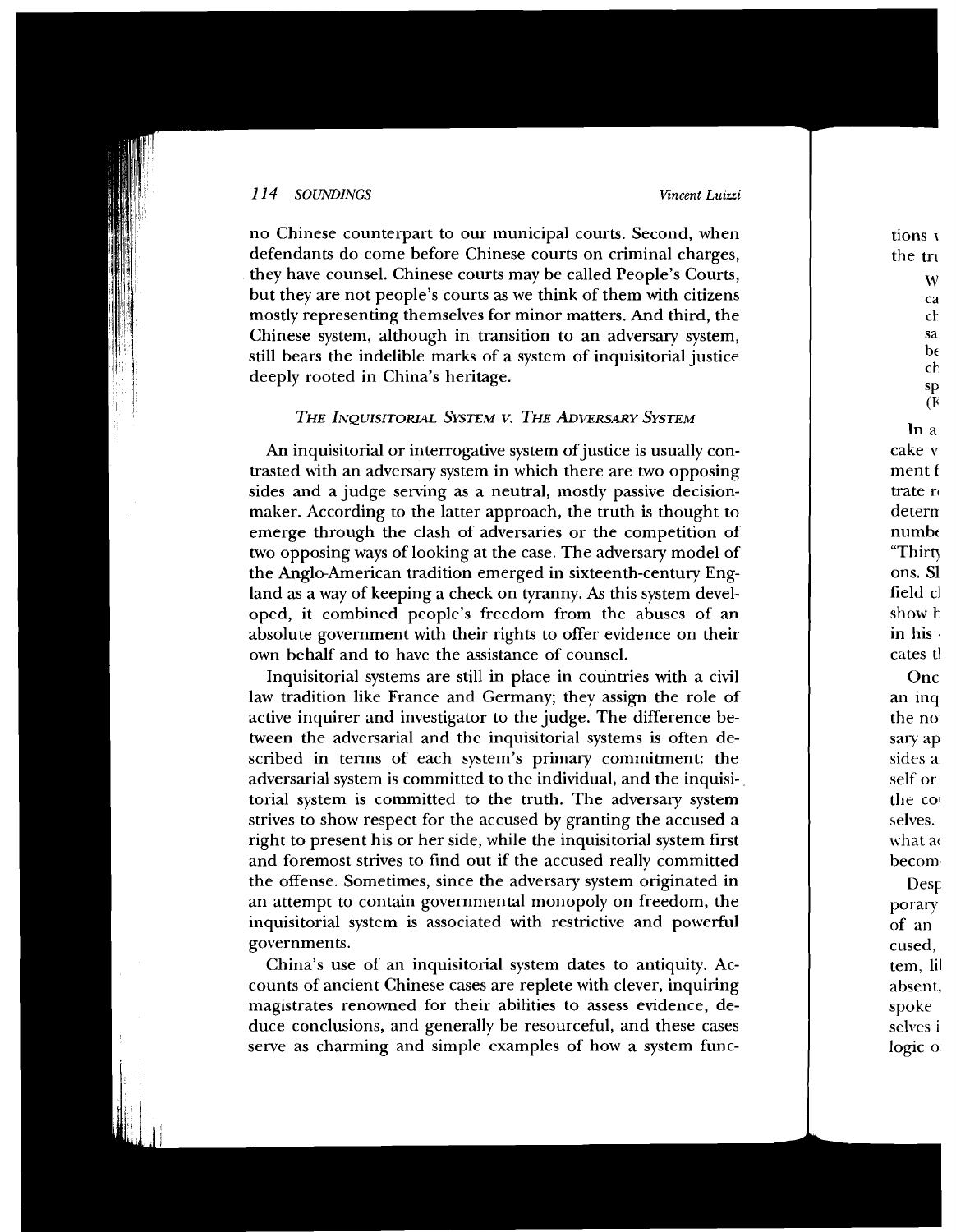tions when the judge serves as an active inquirer to determine the truth. "The Evidence in the Belly" is a typical account:

When Fu Yan was the Magistrate of the District of Shanyin, he came across a case of two farmers fighting over the ownership of a chicken. Fu asked each man what he used as chickenfeed. One said millet while the other said red beans. When the chicken's belly was opened, millet was found. The man who said he fed the chicken with red beans was punished. Fu's fame as a shrewd judge spread throughout the district and no one dared to be a thief.<br>(Kiu 91)

In another case, "A Simple Calculation," a man collides with a cake vendor and damages the cakes. The vendor rejects a payment for 50 cakes and claims that 300 had crumbled. The magistrate resolves the controversy by sending for one whole cake and determining its weight as a reference point for calculating the number that the seller could have been carrying (Kiu 83). "Thirty Too Many" tells of a woman charged with stealing melons. She claims she took one for her son, and the owner of the field claims she took thirty. The magistrate orders the owner to show how many melons he can hold with one hand with a child in his other hand. The number turns out to be five which indicates that the owner of the field was lying (Kiu 155).

Once we deepen our understanding of how judges function in an inquisitorial or interrogative system, we see how closely tied the notion of self-representation is to the framework of an adversary approach to justice. When the defendant's case is one of two sides and the defendant has the option to represent him or herself or to have an attorney, it makes sense to ask what assistance the court may offer defendants who choose to represent themselves. But absent this presentation of two sides, the issue as to what adjustments the judge makes to facilitate self-representation becomes moot.

Despite movement toward an adversarial system, the contemporary Chinese judiciary still displays features that are distinctive of an inquisitorial approach: judges actively question the accused, for instance, and features important to an adversary system, like the defense's presentation of its own side, are almost absent, as the trial of Yang demonstrated. Also, Judge Chen spoke of the inappropriateness of people representing themselves in criminal matters, and this seemed directly to invoke the logic of an inquisitorial approach. It seems fair to infer that the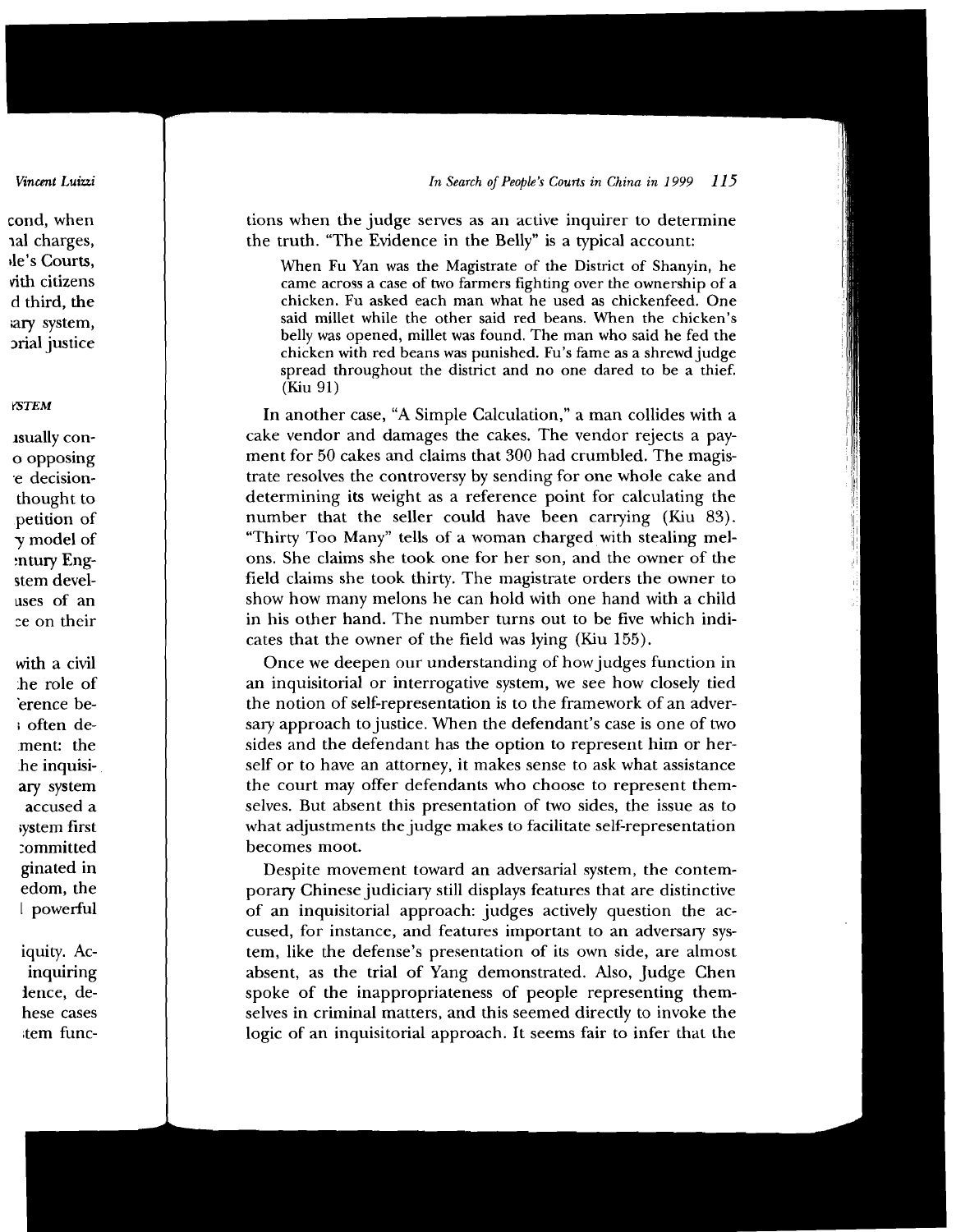thinking and practices connected with an inquisitorial system remain defining features of China's current judiciary and are part of an explanation of why people do not represent themselves in any criminal matters.

# TALKS AT BEIJING UNIVERSITY

The notion that China's judiciary still has strong ties to an inquisitorial approach surfaced in discussions I had with students at Beijing University. They believed that China's judicial system is primarily inquisitorial, and most of them thought that it should be. Their views provide one more reason for acknowledging the inquisitorial approach as an important component of adjudication in contemporary China.

I met these students through a series of talks that I gave at the university on judging, law, and punishment. Rui had arranged these sessions with the help of his former mentor, Dr. Chen Quwei, and Beijing's Philosophy Chair, Dr. Deng-hua Zhao. The students assembled in the Hall of Philosophy, a majestic structure with an exterior of red brick and vines crawling up its two stories. Ornamental woodwork outlined the building, and its tiered top made it look like a pagoda.

The talks and the subsequent discussions occur in a classroom on the first floor. The room is at once intimidating, inspiring, and whimsical. Some thirty desks are arranged in rigid rows facing the front of the room, which has blackboards spanning the entire front wall. The wall to the right of the students facing the blackboard has tall widows reaching to the top of the thirteenfoot ceilings, seemingly designed to stretch the imagination. The windows open out into a courtyard of trees and foliage which all but creep into the classroom. Behind the desks at the back of the classroom are two ping pong tables which seem to serve as reminders that serious learning and play should never be rigidly separated.

During the question-and-answer session after my talk on judging, one student seeks an explanation of how 0. J. Simpson, who seemed clearly to have committed a murder, could have been exonerated. She thinks that what really matters is the truth and that the procedural irregularities, which Simpson's defense relied on so heavily, are irrelevant. The question allows for some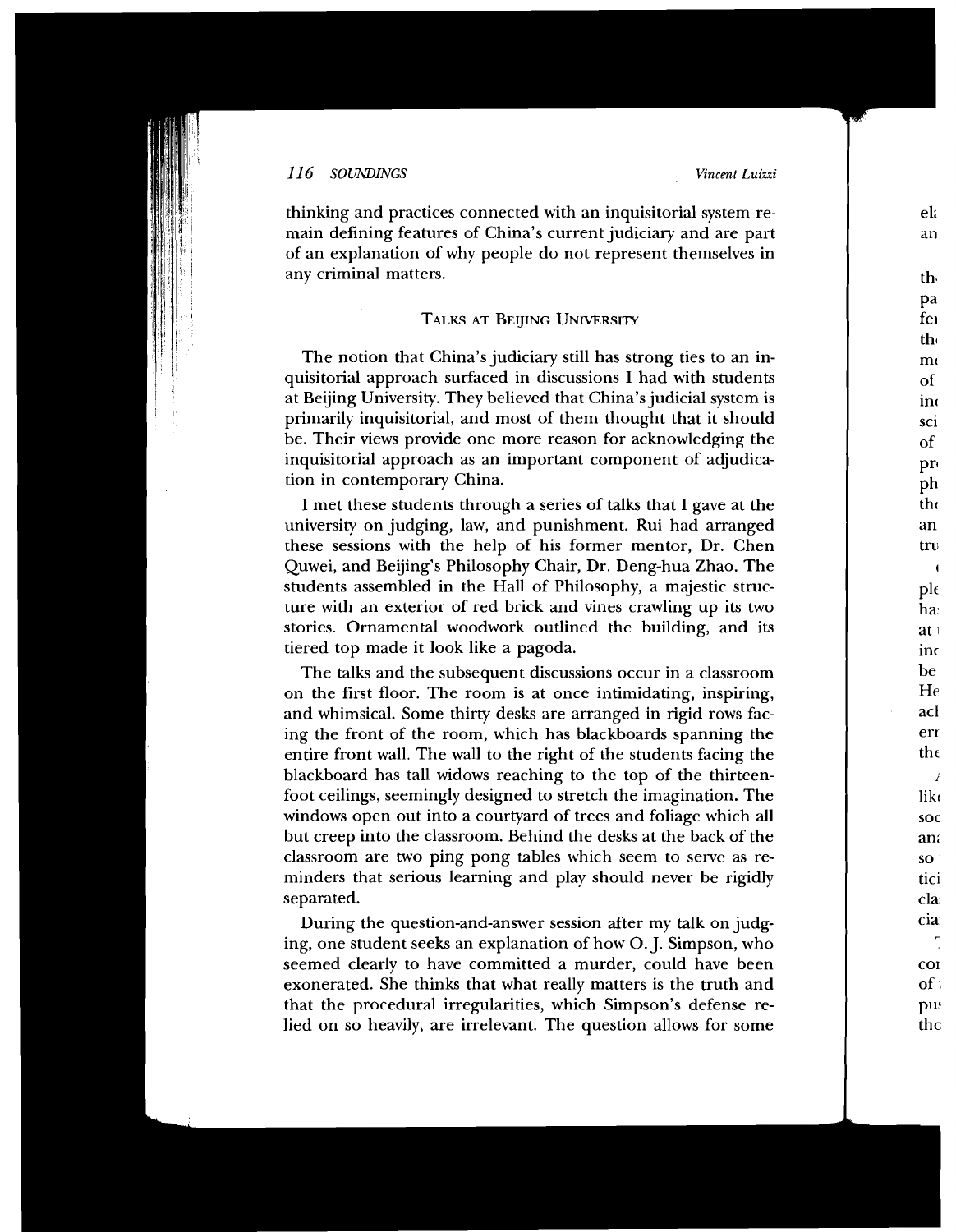elaboration of the differences between an adversary system and an inquisitorial system.

I point out that some theorists see the adversary approach as the better of the two, since it recognizes that the accused is a party to the controversy and should be active in presenting a defense. The interrogative approach, on the other hand, designates the judge as the most active participant. I note that some cornmentators see the inquisitorial approach as embracing the model of inquiry used in most fields: according to this model, a single inquirer pursues the truth, whether this inquirer be a historian, a  $scientist, or a philosopher. The judge, in this view, is an inquirer$ of this type. Other commentators think it is the adversary approach that embraces the model that historians, scientists, and philosophers use. They argue that scientists, for example, present their views to the community of scientists for scrutiny. Criticism and debate ensue, and, through a conflict of opposing views, the truth comes out. truth comes out.

One student acknowledges that the competition of two completely different ways of looking at a case in an adversary system has value. It serves to insure that the judge gets a balanced look at the case and prevents the court from pursuing only one line of inquiry. What is important, this student points out, is that there be some way of putting a check on narrow, misdirected inquiry. He argues that an adversary approach is not the only way to achieve this goal and observes that such processes as the trial and error of a skilled inquirer could serve as a significant check on the judge in an inquisitorial system.

Another student questions the viability of a single-party system like China's. He talks about how such a system seems to impede social progress, as it limits opposing viewpoints. He draws an analogy between it and the inquisitorial system of justice in which so much hinges on the judge's line of inquiry. He expresses skepticism that inquiry of this sort can succeed in a court, yet like his classmates, he is convinced that this is the approach China's judiciary uses.

These students at Beijing University are part of a privileged community occupying a lush and lavish sector of Beijing. Guards of the state are positioned at the two main entrances of the campus to ensure that only students, faculty, and a few specially authorized people gain access to the campus. The setting evokes a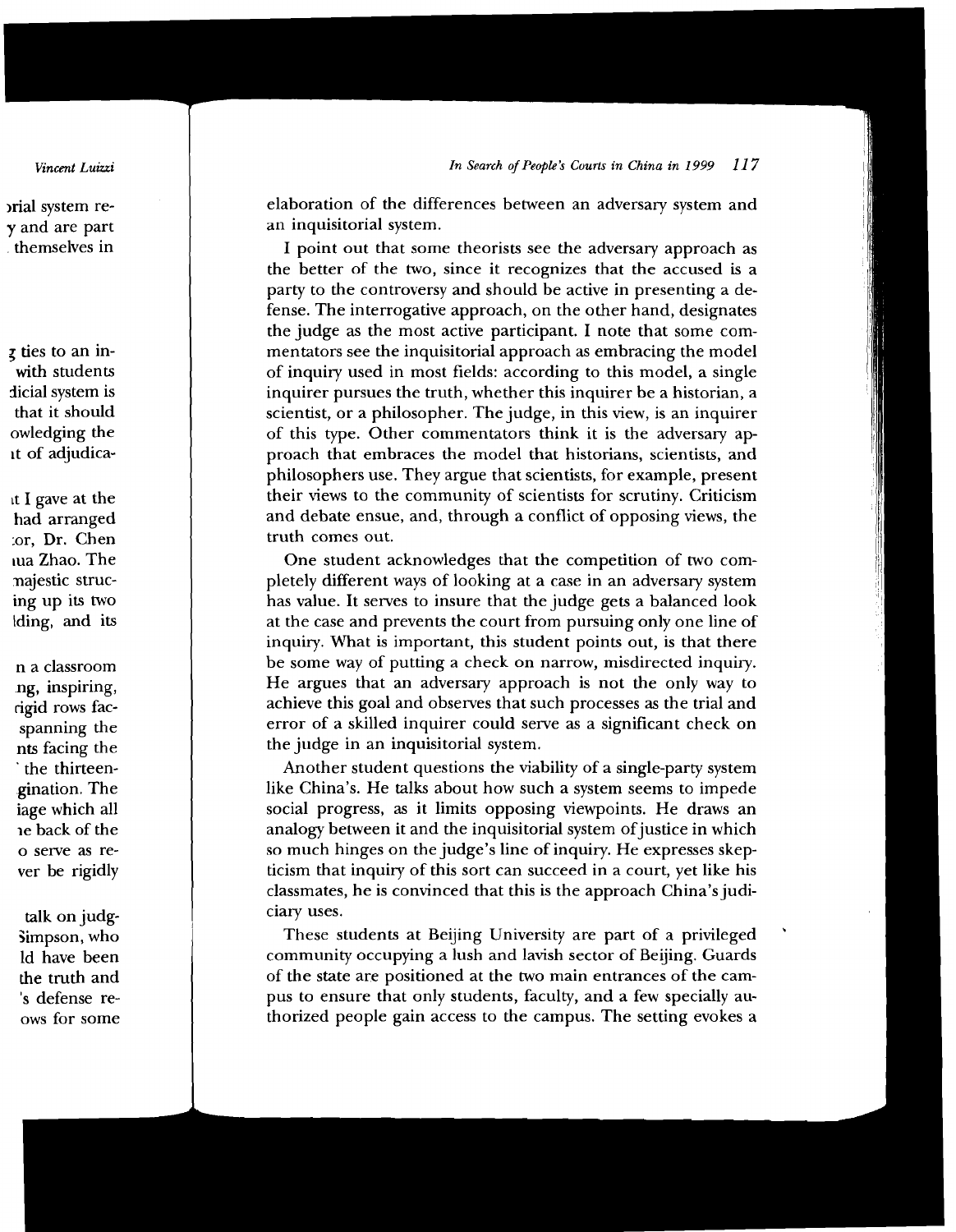classic conception of the university as an enclave with ways and purposes that are quite independent of the rest of society. In the streets outside the university, traffic moves in a seemingly chaotic yet structured flow. The Chinese seem to tolerate all manner of irregularity, yet nothing seems to compromise safety, and the streets seem remarkably free of accidents. The noise usually associated with chaos is noticeably absent, and one wonders if there is any connection between this absence of noise and the elderly women at street corners who hold up signs saying "Don't honk!"

### A LESSON ON CHINESE THINKING ABOUT HUMAN LIBERTY

My initial goal was to investigate how judges accommodate citizens with restricted liberties when these citizens represent themselves in court for minor offenses. We have seen how features of the Chinese judiciary, including its conception of legal matters and its ties to an inquisitorial system, kept any investigation of this sort from getting off the ground. A deeper look into Chinese thinking about liberty reveals another way in which the initial inquiry was misguided. Rui instructs me in how the Chinese people and their philosophers think about freedom. Their way is largely foreign to many Western ways of thinking about freedom. Most Westerners think that people are free when they can choose their actions in some absolute metaphysical sense. Chinese thinkand happiness within whatever parameters are set. Restrictions of liberty do not automatically destroy individual freedom. According to this view, forces of nature and the state may limit people and push them one way or the other, so people are hardly free in any absolute sense. But the Chinese view asks if people can cultivate themselves, curtail their otherwise rampant desires, and act in ways that promote social harmony and personal tranquility.

Rui's lesson continues with examples of how the teachings of China's major religions support these claims about freedom. Buddhism, I learn, acknowledges the inevitability of human suffering, yet holds out the hope of happiness for its followers. They can achieve this happiness by recognizing that material acquisition does not produce happiness and by turning to a life in which meditating and conforming to the rules of right conduct figure large. Confucianism, too, emphasizes the importance of acting ethically to attain happiness. It places special weight on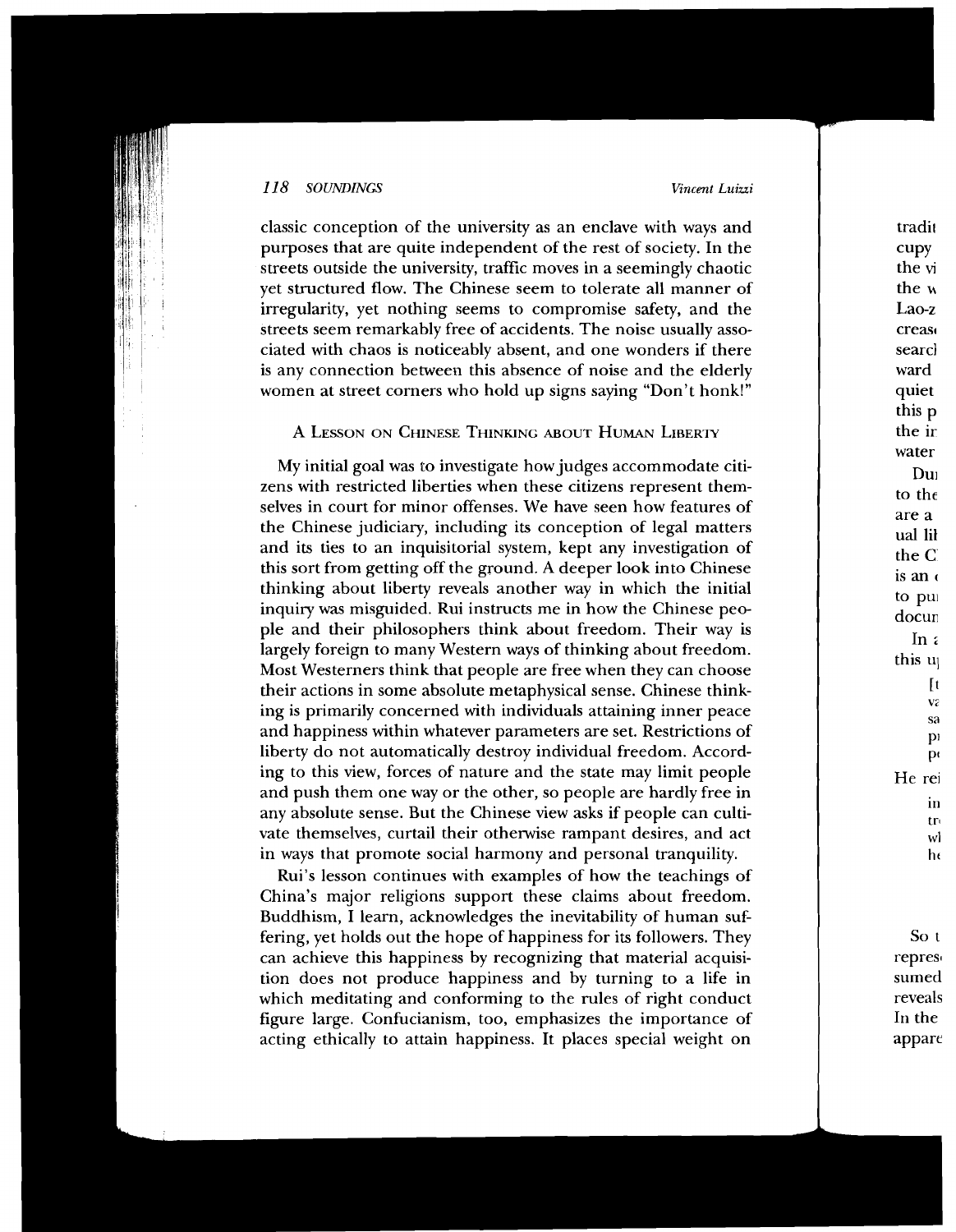tradition in its guidelines for interactions among people who occupy various social roles. Daoism instructs its followers to develop the virtue of *wu wei*, that is, the virtue of actively being passive in the world. Rui draws my attention to an insight of its founder, Lao-zi: "To learn is to increase knowledge, to cultivate is to decrease desire." This way of thinking sends people on an inward search for spiritual well being and turns them away from any outward expansion of personal will. For most Chinese, freedom is quiet and soft, like water flowing down a high mountain. From this perspective, perverse social conditions may actually facilitate the inward search; the more rugged the terrain is, the freer the water flows.

During our travels, Rui asks me to observe that, quite contrary to the image we get from the Western news media, the Chinese are a happy people. The media report infringements of individual liberties in China, and many Americans infer from that that the Chinese people are an oppressed, unhappy lot. But again, it is an open question whether they consider themselves to be free to pursue and attain their happiness even when they face welldocumented state restrictions on their liberties.

In a talk he gave upon returning from the trip, Rui summed this up by observing that:

[the] Chinese have a different philosophy about freedom and value a kind of freedom different from what Americans value. By saying so, I am not implying that the Chinese do not value a free press or a free election. But . . . freedom in the East is more a personal concept than a political one. (Zhu)

He reiterated this Eastern conception by pointing out that:

in its most profound sense [freedom] means one's ability to control one's own destiny and remain ultimately responsible for whatever happens. . . . A truly free person is evidenced by his or her transcendental spirit and ability to ride out adversities. (Zhu)

# **THE VERDICT**

So there is yet another sense in which this project about selfrepresentation carried with it a Western way of thinking; it assumed a Western notion of freedom. In some ways this case study reveals how truth can emerge from a clash of opposing positions. In the meeting of American and Chinese judicial ways, it became apparent that the problems and questions about self-representa